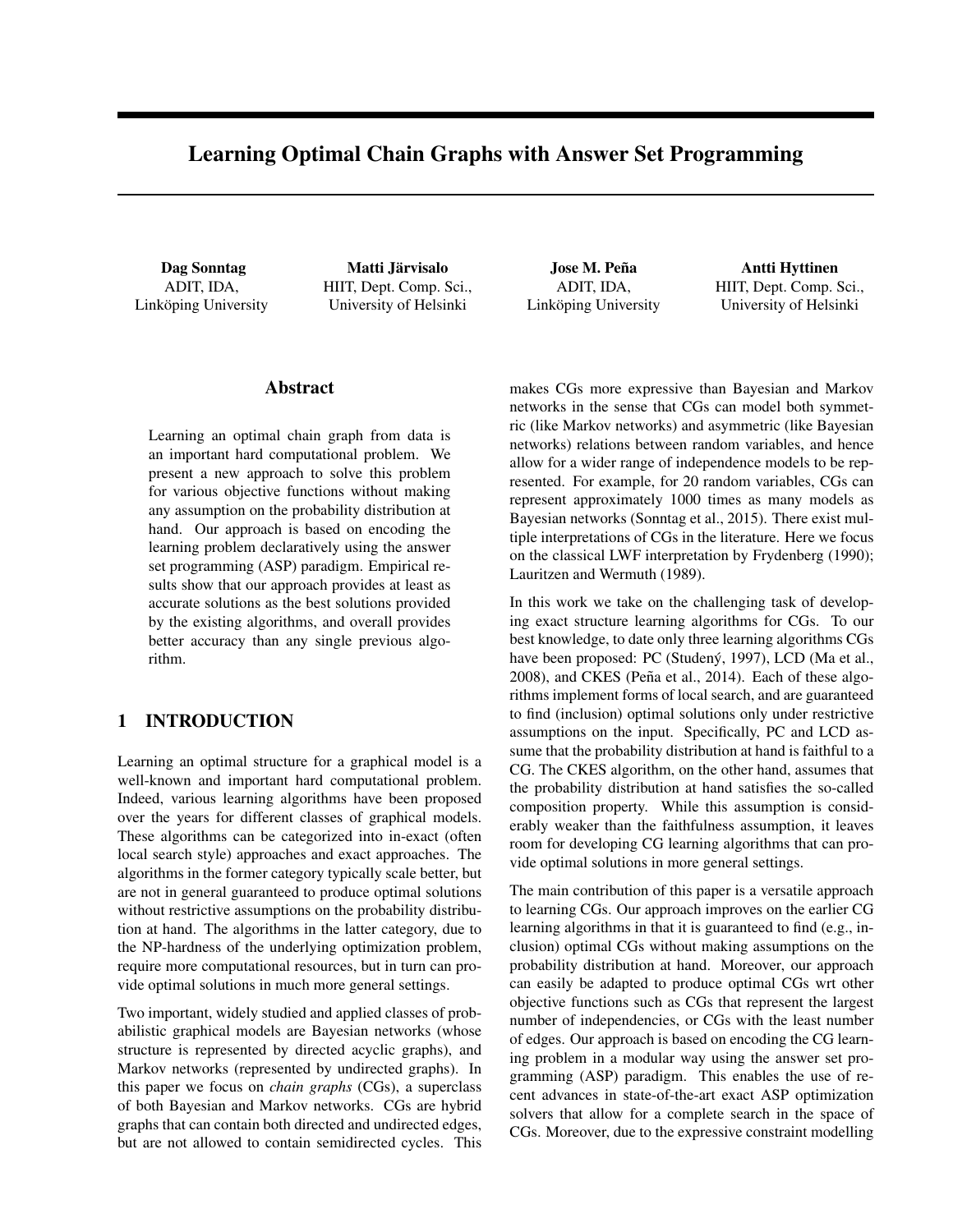language offered by ASP, our approach allows for integrating user knowledge into the search. This can, for example, be deployed to enforce certain substructures in the produced solutions or to adopt advanced objective functions taking non-binary information about independence constraints into account.

We also present results from an empirical comparison of our approach with the existing CG learning algorithms. As the existing algorithms make assumptions about the probability distribution at hand, the experiments involve only probability distributions that satisfy the assumptions of the existing algorithms (although unnecessary for our approach) in order to avoid biasing the results in our favour. Even in such restricted settings, the results of the evaluation indicate that our approach provides at least as accurate solutions as the best solutions provided by the existing algorithms, and overall provides better accuracy than any single previous algorithm.

This work is motivated by recent work on harnessing declarative programming (including ASP, Boolean satisfiability, maximum satisfiability, and integer programming solvers) to learn optimal Bayesian networks (Cussens and Bartlett, 2013; Berg et al., 2014; Parviainen et al., 2014), Markov networkss (Corander et al., 2013) and causal structures (Hyttinen et al., 2013, 2014). However, to our best knowledge, this work is the first investigation into learning optimal CGs with declarative programming.

The rest of this paper is organized as follows. We start by reviewing CGs, their semantics, and the three existing CG learning algorithms (Section 2). We then continue by presenting and extending a set of inference rules for computing separations and non-separations in CGs (Section 3). In Section 4 we present an implementation of the CG learning approach, using the rules from the previous section. This implementation is then evaluated wrt the existing CG learning algorithms in Section 5.

# 2 CHAIN GRAPHS

In this section, we review concepts related to chain graphs as relevant to this work.

Unless otherwise stated, all the graphs in this paper are defined over a finite set of  $N$  nodes. Moreover, the graphs are *simple*, i.e., contain at most one edge between any pair of nodes. The elements of  $N$  are not distinguished from singletons. We consider graphs which may contain both undirected and directed edges. For a given graph  $G$ , we use  $x_1 - x_2$  (resp.,  $x_1 \rightarrow x_2$ ) to denote that G contains an undirected (resp., directed edge) between two nodes  $x_1$ and  $x_2$ .

The *skeleton* of G is the undirected graph that has the same adjacencies as  $G$ . A *route* between a node  $x_1$  and a node  $x_n$  in G is a sequence of (not necessarily distinct) nodes  $x_1, \ldots, x_n$  such that  $x_i \rightarrow x_{i+1}, x_i \leftarrow x_{i+1}$ , or  $x_i - x_{i+1}$ for all  $1 \leq i < n$ . A route  $x_1, \ldots, x_n$  in G is a *semidirected cycle* if (i)  $x_n = x_1$ , (ii)  $x_1 \rightarrow x_2$  is in G, and (iii)  $x_i \rightarrow$  $x_{i+1}$  or  $x_i - x_{i+1}$  is in G for all  $1 < i < n$ . A *chain graph* (CG) is a graph that contains no semidirected cycles.

A *section* of a route ρ in a CG is a *maximal* (wrt set inclusion) undirected subroute of  $\rho$ . A section  $x_2 - \ldots - x_{n-1}$  of  $\rho$  is a *collider section* of  $\rho$  if  $x_1 \to x_2 - \ldots - x_{n-1} \leftarrow x_n$ is a subroute of  $\rho$ . Moreover,  $\rho$  is *Z*-*open* with  $Z \subseteq N$  if (i) every collider section of  $\rho$  has a node in Z, and (ii) no non-collider section of  $\rho$  has a node in Z. Let X, Y and Z denote three disjoint subsets of N. If there is no  $Z$ -open route in a CG  $G$  between nodes in  $X$  and nodes in  $Y$ ,  $X$ is *separated* from Y given Z in G, denoted by  $X \perp G Y | Z$ , meaning that  $X$  and  $Y$  are represented as conditionally independent given Z in G. Otherwise, X is *non-separated* from Y given Z in G, denoted by  $X \not\perp G Y | Z$ . An independence model  $M$  is a set of statements of the form  $X \perp \!\!\!\perp_M Y | Z$ , meaning that X is independent of Y given Z. The *independence model* represented by G, denoted by  $I(G)$ , is the set of represented independencies  $X \perp G Y | Z$ . We denote by  $X \perp_{p} Y | Z$  (resp.  $X \not\perp_{p} Y | Z$ ) that X is independent (resp. dependent) of  $Y$  given  $Z$  under a probability distribution  $p$ . The independence model induced by p, denoted by  $I(p)$ , is the set of statements  $X \perp p Y | Z$ . A distribution p is *faithful* to a CG G when  $X \perp p Y | Z$  iff  $X \perp G_Y Z$  for all pairwise disjoint subsets X, Y, Z of N. Two CGs are *Markov equivalent* if they represent the same independence model.

Let  $X$ ,  $Y$ ,  $Z$  and  $W$  denote four disjoint subsets of  $N$ . An independence model M is a *semi-graphoid* if it has the following properties: (i) *symmetry*:  $X \perp M Y | Z$  implies  $Y \perp_M X | Z$ ; (ii) *decomposition*:  $X \perp_M Y \cup W | Z$  implies  $X \perp \!\!\!\perp_M Y | Z$ ; (iii) *weak union*:  $X \perp \!\!\!\perp_M Y \cup W | Z$  implies  $X \perp M Y | Z \cup W$ ; and (iv) *contraction*:  $X \perp M Y | Z \cup W$ and  $X \perp_M W/Z$  together imply  $X \perp_M Y \cup W/Z$ . A semi-graphoid M is a *graphoid* if it has the property (v) *intersection*:  $X \perp M Y | Z \cup W$  and  $X \perp M W | Z \cup Y$  together imply  $X \perp M Y \cup W/Z$ . A graphoid M is *compositional* if  $X \perp M Y | Z$  and  $X \perp M W | Z$  together imply  $X \perp M Y \cup W | Z$ . The independence model induced by a probability distribution is a semi-graphoid, and the independence model induced by a strictly positive probability distribution is a graphoid (Studený, 2005). While the independence model induced by a probability distribution is not a compositional graphoid in general, independence models induced by Gaussian probability distributions are compositional (Studený, 2005).

The *elementary statements* of a semi-graphoid M are those of the form  $x \perp_M y | Z$ , where  $x, y \in N$ . A semi-graphoid M is determined by its elementary statements, meaning that every statement in  $M$  follows from the elementary statements by repeatedly applying the semi-graphoid properties (Studený, 2005, Lemma 2.2). Thus one can equiv-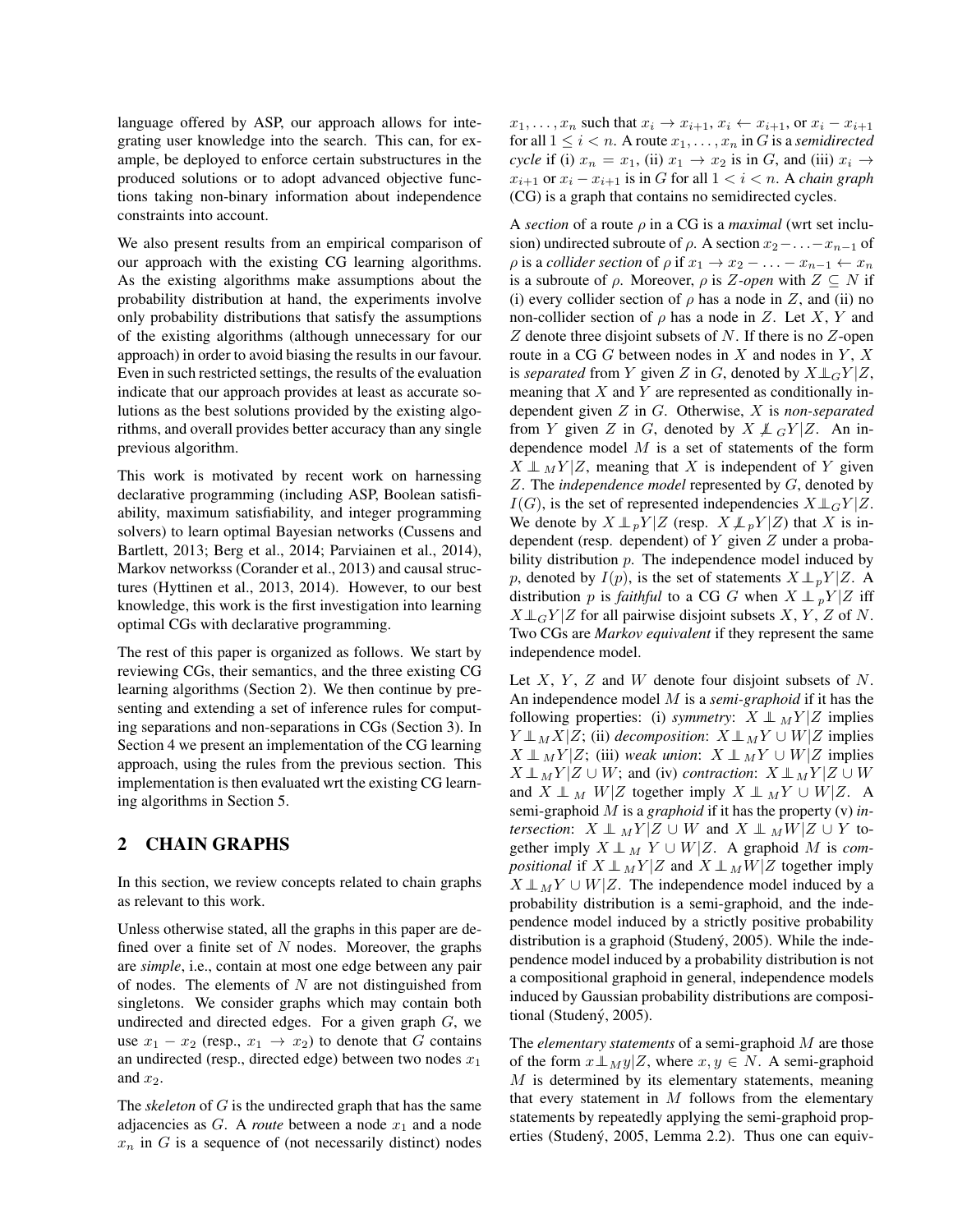| Y<br>$\boldsymbol{x}$<br>2                                | Y<br>$\boldsymbol{x}$<br>$\tilde{z}$                                                                           |
|-----------------------------------------------------------|----------------------------------------------------------------------------------------------------------------|
| (a) A graph $G$                                           | (b) A CG $H$                                                                                                   |
| $x \perp\!\!\!\perp_H y   z$<br>$y\perp\!\!\!\perp_H x z$ | $x\perp\!\!\!\perp_M y \emptyset$<br>$y\perp_M x \emptyset$<br>$x \perp \!\!\!\perp_M y   z$<br>$y\perp_M x z$ |
| (c) The independence<br>model of $H$                      | Another indepen-<br>(d)<br>dence model $M$                                                                     |

Figure 1: Example

alently work with the elementary statements of a semigraphoid. We do so in the rest of the article. In other words, we restrict the independence model represented by a CG or induced by a probability distribution to its elementary statements.

A CG G is *inclusion optimal* wrt an independence model M if (i)  $I(G) \subseteq M$ , and (ii) there exists no CG H such that  $I(G) \subset I(H) \subseteq M$ . We say that an inclusion optimal G is *independence optimal* if there exists no CG H such that  $I(H) \subseteq M$  and  $|I(H)| > |I(G)|$ .

Example 1 *Although the graph* G *shown in Figure 1a only contains directed and undirected edges, it is not a CG since it contains the semidirected cycle*  $x \rightarrow z - y \rightarrow x$ *. The graph* H *in Figure 1b is a CG; its independence model*  $I(H)$  *shown in Figure 1c. For example,*  $x \perp \perp_H y \mid z$  *holds because the only route between* x and y *is*  $x \rightarrow z - y$  and z *is in the conditioning set. Moreover,* I(H) *fulfills the graphoid properties since it is symmetric and only contains one pair of independencies. Finally,*  $I(H) \subset I(M)$  *holds for the independence model* M *shown in Figure 1d. This means that* H *is inclusion optimal wrt* M*, since removing an edge from* H *would cause either*  $x \perp H z|\emptyset$  *or*  $y \perp H z|\emptyset$ *to be true, neither of which are in* M*. Also note that* M *is not faithful to any CG since there is no CG H' such that*  $I(H') = I(M)$ .

#### 2.1 Algorithms for Learning CGs

We continue by a short overview of existing algorithms for CG learning. To our knowledge, only three such have been proposed earlier.

The first algorithm, proposed in (Studený, 1997), is a PClike algorithm that first finds a skeleton, and then orients the edges according to a specific set of rules. The second algorithm, LCD, proposed by (Ma et al., 2008), uses a divide-and-conquer approach that allows for fast learning of CGs especially in the space of sparse CGs. If the probability distribution at hand is faithful to a  $CGG$ , then both Studený's algorithm and LCD are guaranteed to find a CG  $H$  that is Markov equivalent with  $G$ .

The third algorithm for learning CGs, CKES, proposed in (Peña et al.,  $2014$ ), can be viewed as an extension of the KES (Nielsen et al., 2003) Bayesian network learning algorithm. CKES works by iteratively adding (resp. removing) edges between the variables in the CG that are dependent (resp. independent) in the probability distribution at hand. The CKES algorithm guarantees to produce a CG that is inclusion optimal wrt the independence model induced by the probability distribution at hand in case the model is a compositional graphoid.

# 3 INFERENCE RULES FOR FINDING SEPARATIONS IN CHAIN GRAPHS

In this work, we rely on inference rules by Studen $\dot{\gamma}$  (1998) that allow for efficiently computing the separations and non-separations in a given CG G. We will represent these rules in our ASP encoding of CG learning, as detailed in Section 4. The rules are based on four sets of nodes  $U_x^C$ ,  $V_x^C$ ,  $W_x^C$ , and  $Z_x^C$ , that are saturated for each node  $x \in N$ wrt the conditioning set  $C \subseteq N \setminus \{x\}$ . A node x is then separated from each node  $y \in N \setminus (U_x^C \cup V_x^C)$  given the conditioning set C, i.e.,  $x \bot_{G} N \setminus (U_x^C \cup V_x^C)| C.$  The rules are shown in Figure 2. For some intuition, note that

- $y \in V_x^C$  iff there exists a C-open route from x to y in G which contains the subroute  $a_i \rightarrow a_{i+1} - \cdots$  $a_{i+k} = y, k \ge 1,$
- $y \in U_x^C$  iff there exists a C-open route from x to y in G which does not contain the subroute  $a_i \rightarrow a_{i+1}$  –  $\cdots - a_{i+k} = y, k \ge 1,$
- $y \in W_x^C$  iff there exists a  $z \in U_x^C \cup V_x^C$  and a route  $z = a_0 \rightarrow a_1 - \cdots - a_r = y$  in  $G, r \ge 1$ , and
- $y \in Z_x^C$  iff there exists a  $z \in U_x^C \cup V_x^C$  and a route  $z =$  $a_0 \rightarrow a_1 - \cdots - a_r = y, r \ge 1$ , with  $\{a_1, \ldots, a_r\} \cap$  $C \neq \emptyset$ .

Note that rule 7 in Figure 2 corrects a small typo in the original paper (Studený, 1998).

The correctness of these rules can be stated as follows.

#### Theorem 1 (Adapted from (Studený, 1998))

*Given a CG* G *over a node set* N*, starting with*  $U_x^C = V_x^C = Z_x^C = W_x^C = \emptyset$  for each node  $x \in N$  and  $C \subseteq N$ , apply the rules in Figure 2 until fixpoint. Then  $y \notin U_x^C \cup V_x^C$  iff  $x \perp_G y | C$ .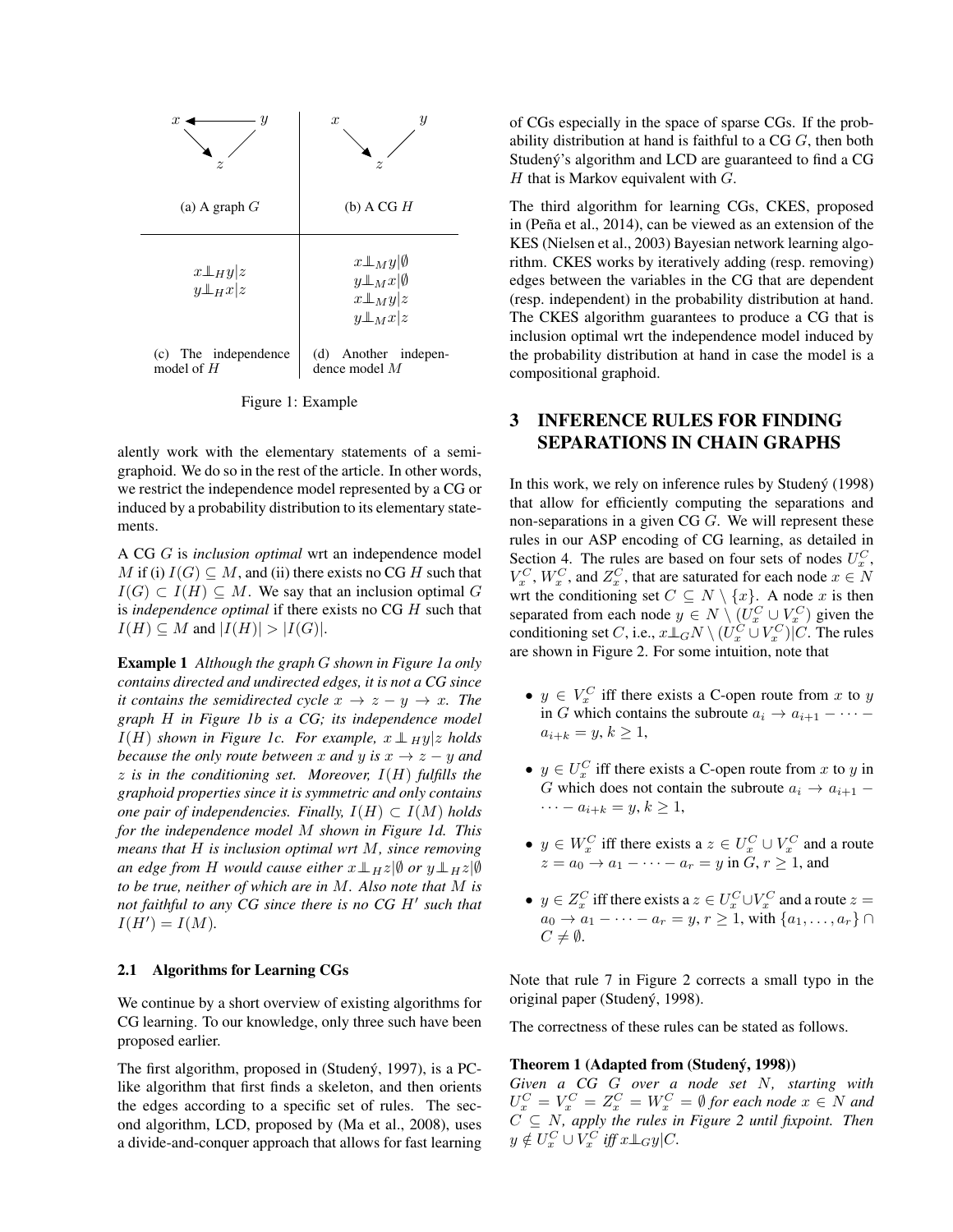0. 
$$
C \subset N
$$
,  $x \notin C \Rightarrow x \in U_x^C$ 

\n1.  $x \in U_a^C$ ,  $x - y$ ,  $y \notin C \Rightarrow y \in U_a^C$ 

\n2.  $x \in U_a^C$ ,  $y \to x$ ,  $y \notin C \Rightarrow y \in U_a^C$ 

\n3.  $x \in U_a^C \cup V_a^C$ ,  $x \to y$ ,  $y \notin C \Rightarrow y \in V_a^C$ 

\n4.  $x \in V_a^C$ ,  $x - y$ ,  $y \notin C \Rightarrow y \in V_a^C$ 

\n5.  $x \in U_a^C \cup V_a^C$ ,  $x \to y \Rightarrow y \in W_a^C$ 

\n6.  $x \in W_a^C$ ,  $x - y \Rightarrow y \in W_a^C$ 

\n7.  $x \in W_a^C$ ,  $x \in C \Rightarrow x \in Z_a^C$ 

\n8.  $x \in Z_a^C$ ,  $x \to y \to y \in Z_a^C$ 

\n9.  $x \in Z_a^C$ ,  $y \to x$ ,  $y \notin C \Rightarrow y \in U_a^C$ 

Figure 2: Studený's inference rules

#### 3.1 Refining Studený's Rules

It turns out that the  $W$  sets in Studeny's original rules are actually redundant. In detail, the W sets can be removed by replacing the original rules 5–7 by the rules 10–11 presented in Figure 3.

10. 
$$
x \in U_a^C \cup V_a^C
$$
,  $x \to y$ ,  $y \in C \Rightarrow y \in Z_a^C$   
11.  $x \in V_a^C$ ,  $x - y$ ,  $y \in C \Rightarrow y \in Z_a^C$ 

Proposition 1 *Given a CG* G *over a node set* N*, starting* with  $U_x^C = V_x^C = Z_x^C = W_x^C = \emptyset$  for each node  $x \in N$ and  $C \subseteq N$ , the following computations give the same  $U_x^C$ and  $V_x^C$  sets:

- *Apply the rules 0–9 in Figure 2 until fixpoint.*
- *Apply rules 0–4 and rules 8–9 in Figure 2 together with rules 10–11 in Figure 3 until fixpoint.*

*Proof (sketch).* Without loss of generality, perform the original and the refined computation by running the following three steps repeatedly until fixpoint. Step 1: Run rules 0-4 until fixpoint. Step 2: Run rules 5-8 (original computation) or rules 8,10-11 (refined computation) until fixpoint. Step 3: Run rule 9 until fixpoint. In order to prove the lemma, it suffices to prove that  $Z_x^C$  is the same at the end of step 2 for both computations.

Consider arbitrary  $U_x^C$  and  $V_x^C$ . Recall that by using the original rules 0-9, a node  $y \in Z_x^C$  only if there exists a

node  $z \in U_x^C \cup V_x^C$  and a route  $z = a_0 \rightarrow a_1 - \cdots$  $a_r = y, r \ge 1$ , with  $\{a_1, \ldots, a_r\} \cap C \ne \emptyset$ . Let  $a_s$  denote the first node in the subroute  $a_1 - \cdots - a_r$  that is in C. Observe that  $a_{s-1} \in U_x^C \cup V_x^C$  if  $s = 1$ , and  $a_{s-1} \in V_x^C$ <br>otherwise. One can check that we have exactly  $a_s \in Z_x^C$ both by applying rules 10-11 in the refined computation and by applying rules 5-7 in the original computation. After this,  $y \in Z_x^C$  is obtained both in the original and in the refined computation by repeatedly applying rule 8.

#### 3.2 Additional Rules

On top of the "replacement" rules 10–11, we further identify additional rules that can be applied soundly together with Studený's original rules, i.e., without affecting the resulting  $U$  and  $V$  sets. While these rules, shown in Figure 4, are redundant, encoding the rules declaratively as part of the ASP encoding presented in this work improves the overall running times of our approach in practice.

Proposition 2 *Given a CG* G *over a node set* N*, starting* with  $U_x^C = V_x^C = Z_x^C = W_x^C = \emptyset$  for each node  $x \in N$ and  $C \subseteq N$ , the following computations give the same  $U_x^C$ and  $V_x^C$  sets:

- *Apply the rules 0–9 in Figure 2 until fixpoint.*
- *Apply the rules 0–9 in Figure 2 together with rules 12–17 in Figure 4 until fixpoint.*

*Proof (sketch).* Consider rule 12. According to the head of the rule, there exists a C-open route from  $a$  to  $x$  which does not contain the subroute  $a_i \rightarrow a_{i+1} - \cdots - a_{i+k} = x$  with  $k \geq 1$ . Then, preceding this route with the edge  $b \leftarrow a$  with  $b \notin C$  results in a C-open route from b to x which does not contain the subroute  $a_i \rightarrow a_{i+1} - \cdots - a_{i+k} = x$  with  $k > 1$ . Then, the body of the rule holds. The correctness of the rest of the rules can be proven in the same way.  $\square$ 

12.  $x \in U_a^C$ ,  $a \to b$ ,  $b \notin C \Rightarrow x \in U_b^C$ 13.  $x \in V_a^C$ ,  $a \to b$ ,  $b \notin C \Rightarrow x \in V_b^C$ 14.  $x \in Z_a^C$ ,  $a \to b$ ,  $b \notin C \Rightarrow x \in Z_b^C$ 15.  $x \in U_a^C$ ,  $y \in U_x^C \Rightarrow y \in U_a^C$ 16.  $x \in U_a^C$ ,  $y \in V_x^C \Rightarrow y \in V_a^C$ 17.  $x \in U_a^C$ ,  $y \in Z_x^C \Rightarrow y \in Z_a^C$ 

Figure 4: Additional sound rules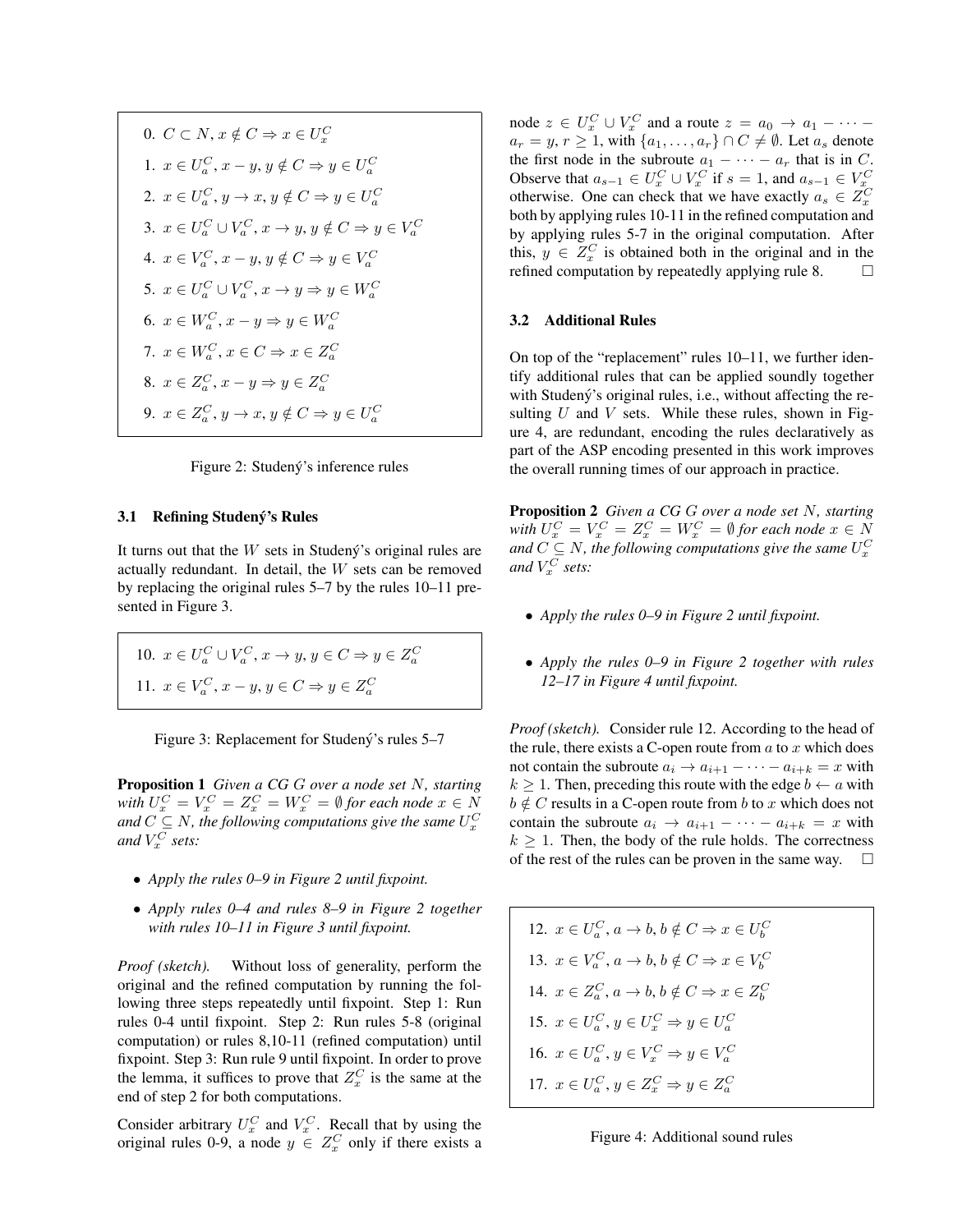### 4 LEARNING CHAIN GRAPHS VIA ASP

In this section we detail our method of learning CGs using ASP. The approach is constraint-based and allows for the objective function to take additional domain knowledge into account. We start with a short informal account of ASP.

#### 4.1 Answer Set Programming

Answer set programming (ASP) is a rule-based declarative constraint satisfaction paradigm that is well-suited for representing and solving various computationally hard problems (Gelfond and Lifschitz, 1988; Niemelä, 1999; Simons et al., 2002). ASP offers an expressive declarative modelling language in terms of first-order logical rules, allowing for intuitive and compact representations of NP-hard optimization tasks. When using ASP, the first task is to model the problem in terms of ASP rules (constraints) so that the set of solutions implicitly represented by the ASP rules corresponds to the solutions of the original problem. One or multiple solutions of the original problem can then be obtained by invoking an off-the-shelf ASP solver on the constraint declaration. The algorithms underlying the ASP solver Clingo (Gebser et al., 2011) that we use in this work are based on state-of-the-art Boolean satisfiability solving techniques (Biere et al., 2009). These techniques have during the last 10-15 years emerged as robust and efficient means of solving various hard search and optimization problems and even in cases surpassed specialized algorithms while at the same time offering great flexibility as general NP-procedures for declarative problem solving. As a self-contained explanation of ASP syntax and semantics would exceed the page limit, we only aim to give an intuitive reading of our ASP encoding for learning CGs.

#### 4.2 Encoding the CG structure learning problem

Our exact ASP encoding of the CG structure learning problem is modular, consisting of three parts: (1) a set of constraints representing the space of CGs with a given set of nodes, including constraints ruling out semidirected cycles (Section 4.2.1); (2) a set of rules exactly encoding the Studený inference rules and thereby the separations and nonseparations of a given CG (Section 4.2.2); (3) a set of soft constraints exactly representing a well-defined objective function used for finding the optimal CG structure of a problem (Section 4.2.3). Note that parts 2 and 3 are dependent on the input data. Specifically, part 2 represents the dependencies and independencies that are determined by the data. Additional information about the dependencies and independencies can also be added to part 2, such as the confidence of their correctness. This information can then be used by the objective function in part 3 as discussed in Section 4.2.3. Essentially, by calling an ASP solver with the whole ASP encoding, consisting of parts 1–3, the solver will perform an intelligent implicit search over the space of CGs (using part 1), and will output a CG that produces the best objective function score (based on part 3) by deriving the separations and non-separations in the CGs (using part 2). Furthermore, in Section 4.3 we discuss how additional domain knowledge can be incorporated.

#### 4.2.1 Encoding CGs

We start with part 1, i.e., by describing an ASP program encoding of the space of CGs. This base encoding is presented in Figure 5.

In the encoding, the input predicate *node* represents the fact that x is a node. We use the predicates *edge* and *arc* to represent the undirected and directed edges, respectively, of the CG G, i.e., these predicates represent the actual CG described by a solution to the ASP program. More precisely, we have that  $edge(X, Y)$  is true iff  $x - y \in G$ , and  $\textit{arc}(X, Y)$  is true iff  $x \to y \in G$  Informally, the "guess" part of the program, consisting of the two first rules, encodes a non-deterministic guess of the edges in  $G$ , which means that the ASP solver will implicitly consider all possible graphs during search. The next three rules enforce the fact that, for any pair  $x, y$  of nodes in a CG  $G$ , there can be at most one type of an edge (undirected, directed, or neither) between them. The predicate *ancestor* $(X, Y)$  is true iff there is a semidirected route from a node x to node  $y$ , and is used to enforce that CGs cannot contain semidirected cycles. This constraint is enforced transitively by the last five rules in Figure 5.

```
%%% guess graph:
% directed edges
{ arc(X, Y) } :- node(X; Y), X!=Y,
                   not edge(X,Y),
                   not arc(Y,X).
% undirected edges
\{ edge(X, Y) } :- node(X, Y), X!=Y,
                    not arc(X,Y),
                    not arc(Y,X).
%%% at most one edge between node pairs:
% symmetric undirected edge relation
edge(Y,X) :- edge(X,Y).
% disallow cases with both directed and
% undirected edges over a pair of nodes
:= edge(X, Y), arc(X, Y).
% disallow pairwise opposite arcs
: arc(X, Y), arc(Y, X).
%%% disallow partially directed cycles
\text{ancestor}(X,X) :- \text{node}(X).
\text{ancestor}(X, Y) \text{ :} \text{arc}(X, Y).
\texttt{ancestor}(X, Y) \texttt{ := } \texttt{edge}(X, Y) \texttt{.}\text{ancestor}(X, Y) \text{ :-} \text{ancestor}(X, Z),ancestor(Z,Y).
: ancestor(X, Y), arc(Y, X).
```
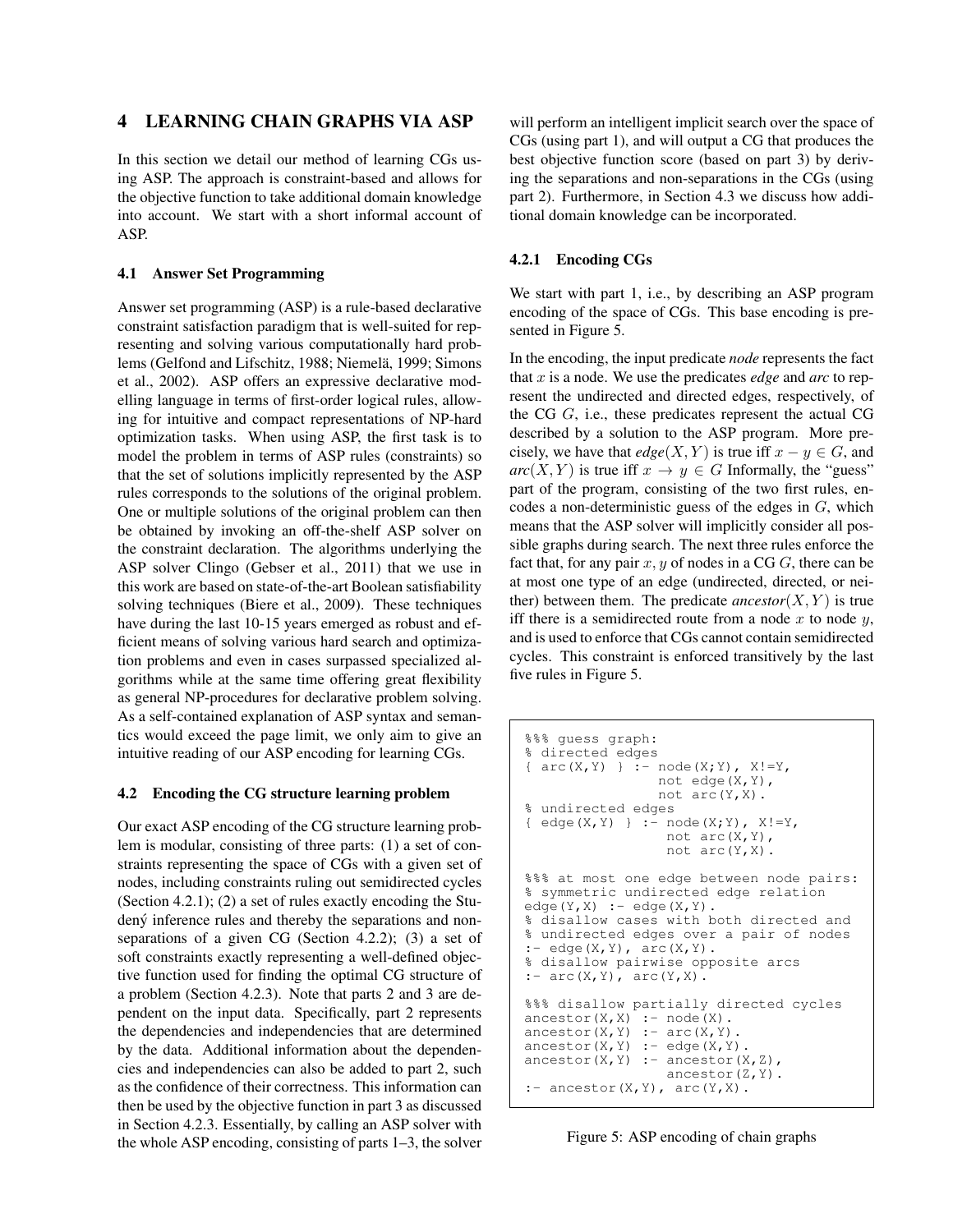#### 4.2.2 Encoding Studeny's Rules

For inferring the separations that hold in a given  $CG G$ , we encode Studený's inference rules—or more precisely, the modified rule set consisting of the rules 0–4, 8–9, and 10– 11 (recall Section 3)—in ASP. As shown in Figure 6, the ASP modelling language allows for very natural encoding of these rules. The predicates  $inU(X, A, C)$ ,  $inV(X, A, C)$ , and *inZ*(X, A, C), respectively, are used for representing the facts that a node  $x \in U_a^C$ ,  $x \in V_a^C$ , and  $x \in Z_a^C$ , respectively. The auxiliary predicate  $in(C, X)$ , although its defining rule may seem somewhat complicated, simply represents the fact that node  $x \in C \subseteq N$ . As a technical detail, we use an index-representation for the conditioning sets and the nodes: the index of a given set  $C \subseteq N = \{1..|N|\}$  is represented as a binary vector  $b_{|N|} \dots b_2 b_1$ , where  $b_i = 1$  iff node  $i \in C$ . The sets  $C \subseteq N$  are represented by the input predicate *set*. Finally, the predicate *derived\_dep* $(X, A, C)$  is defined to be true iff  $x\mathcal{L}_Ga|C$ , where G is the graph represented by the predi-

| % rule 0<br>$inv(X, X, C) := set(C)$ , node $(X)$ ,<br>not in $(C, X)$ .<br>% rule 1<br>$inv(Y, A, C) := inv(X, A, C)$ , edge $(X, Y)$ ,<br>not in $(C, Y)$ , not in $(C, A)$ .<br>% rule 2<br>inv(Y, A, C)<br>:- inU(X,A,C), $\text{arc}(Y,X)$ ,<br>not in $(C, Y)$ , not in $(C, A)$ .<br>% rule 3<br>:- inU(X,A,C), $arc(X, Y)$ ,<br>inv(Y, A, C)<br>not in $(C, Y)$ , not in $(C, A)$ .<br>inv(Y, A, C)<br>:- inV(X,A,C), $\arctan(X, Y)$ ,<br>not in $(C, Y)$ , not in $(C, A)$ .<br>% rule 4<br>$inv(Y, A, C) := inv(X, A, C)$ , edge $(X, Y)$ ,<br>not in $(C, Y)$ , not in $(C, A)$ .<br>% rule 8<br>inZ(Y,A,C) :- inZ(X,A,C), edge(X,Y),<br>not in $(C, A)$ .<br>% rule 9<br>in $U(Y, A, C)$<br>:- inZ(X,A,C), $arc(Y, X)$ ,<br>not in $(C, Y)$ , not in $(C, A)$ .<br>% rule 10<br>inZ(Y,A,C)<br>:- inU(X,A,C), $arc(X, Y)$ ,<br>not in $(C, A)$ , in $(C, Y)$ .<br>:- inV(X,A,C), $arc(X, Y)$ ,<br>inZ(Y,A,C)<br>not in $(C, A)$ , in $(C, Y)$ .<br>% rule 11<br>$inz(Y, A, C) := inv(X, A, C)$ , edge $(X, Y)$ ,<br>not in $(C, A)$ , in $(C, Y)$ .<br>% Derived connections<br>derived_dep(X, Y, C) :- inU(Y, X, C), X != Y,<br>not in(C, Y), not in(C, X).<br>derived_dep(X, Y, C) :- inV(Y, X, C), X != Y,<br>not in $(C, Y)$ , not in $(C, X)$ . |
|------------------------------------------------------------------------------------------------------------------------------------------------------------------------------------------------------------------------------------------------------------------------------------------------------------------------------------------------------------------------------------------------------------------------------------------------------------------------------------------------------------------------------------------------------------------------------------------------------------------------------------------------------------------------------------------------------------------------------------------------------------------------------------------------------------------------------------------------------------------------------------------------------------------------------------------------------------------------------------------------------------------------------------------------------------------------------------------------------------------------------------------------------------------------------------------------------------------------------------------------------------------|
|                                                                                                                                                                                                                                                                                                                                                                                                                                                                                                                                                                                                                                                                                                                                                                                                                                                                                                                                                                                                                                                                                                                                                                                                                                                                  |
|                                                                                                                                                                                                                                                                                                                                                                                                                                                                                                                                                                                                                                                                                                                                                                                                                                                                                                                                                                                                                                                                                                                                                                                                                                                                  |
|                                                                                                                                                                                                                                                                                                                                                                                                                                                                                                                                                                                                                                                                                                                                                                                                                                                                                                                                                                                                                                                                                                                                                                                                                                                                  |
|                                                                                                                                                                                                                                                                                                                                                                                                                                                                                                                                                                                                                                                                                                                                                                                                                                                                                                                                                                                                                                                                                                                                                                                                                                                                  |
|                                                                                                                                                                                                                                                                                                                                                                                                                                                                                                                                                                                                                                                                                                                                                                                                                                                                                                                                                                                                                                                                                                                                                                                                                                                                  |
|                                                                                                                                                                                                                                                                                                                                                                                                                                                                                                                                                                                                                                                                                                                                                                                                                                                                                                                                                                                                                                                                                                                                                                                                                                                                  |
|                                                                                                                                                                                                                                                                                                                                                                                                                                                                                                                                                                                                                                                                                                                                                                                                                                                                                                                                                                                                                                                                                                                                                                                                                                                                  |
|                                                                                                                                                                                                                                                                                                                                                                                                                                                                                                                                                                                                                                                                                                                                                                                                                                                                                                                                                                                                                                                                                                                                                                                                                                                                  |
|                                                                                                                                                                                                                                                                                                                                                                                                                                                                                                                                                                                                                                                                                                                                                                                                                                                                                                                                                                                                                                                                                                                                                                                                                                                                  |
|                                                                                                                                                                                                                                                                                                                                                                                                                                                                                                                                                                                                                                                                                                                                                                                                                                                                                                                                                                                                                                                                                                                                                                                                                                                                  |
|                                                                                                                                                                                                                                                                                                                                                                                                                                                                                                                                                                                                                                                                                                                                                                                                                                                                                                                                                                                                                                                                                                                                                                                                                                                                  |
|                                                                                                                                                                                                                                                                                                                                                                                                                                                                                                                                                                                                                                                                                                                                                                                                                                                                                                                                                                                                                                                                                                                                                                                                                                                                  |
|                                                                                                                                                                                                                                                                                                                                                                                                                                                                                                                                                                                                                                                                                                                                                                                                                                                                                                                                                                                                                                                                                                                                                                                                                                                                  |

Figure 6: ASP encoding of Studeny's rules

cates *edge* and *arc*, exactly following the conditions stated in Theorem 1.

#### 4.2.3 Optimization

We proceed by detailing how different objective functions can be encoded within our approach. As noted earlier, the goal of an objective function is to assign a score to every CG G, and the set of optimal CGs is defined as those CGs which minimizes the objective function value. We consider three different objective functions that characterize different types of optimality conditions for CGs. Following Hyttinen et al. (2014)—who focused on causal structure discovery—each of the objective functions is (in some cases partially) based on how well the separations and nonseparations of the given CG G corresponds to the independencies and dependencies determined from the data. In the following, we denote by  $CG(N)$  the set of CGs over the set of nodes  $N$ , and by  $I$  the (complete) set of independencies and dependencies given as input (determined before-hand from the data).

The first two objective functions follow the general idea of minimizing a sum of costs over incorrect separations and non-separations in G wrt the independences and dependences determined by the data. As a generalization, we associate for each (in)dependence statement determined by the data a cost (weight)  $w(x \perp y|C)$  and  $w(x \perp y|C)$ , which is incurred on the solution  $G$  iff the corresponding separation statement does not hold in G. This allows for formalizing a general weighted objective function

$$
\min_{G \in \text{CG}(N)} \quad \sum_{(x \not\perp y | C) \in I} w(x \not\perp y | C) \cdot T[x \bot y | C] +
$$

$$
\sum_{(x \bot y | C) \in I} w(x \bot y | C) \cdot T[x \not\perp y | C], \quad (1)
$$

where  $T[c]$  is an indicator for the condition c being true for graph G.

By setting the weights  $w$  appropriately, this gives various interesting special cases. For example, to represent independence optimal CGs as the optimal solutions, let  $w(x \not\perp y|C) = \infty$  (i.e., all dependencies have to be represented in any CG G) and  $w(x \perp y | C) = 1$  (i.e., each independence relation not represented by G adds a unit cost to  $G$ ).

On the level of our ASP encodings of the objective functions considered, we use the input predicates  $indep(X, Y, C, W)$  and  $dep(X, Y, C, W)$ , to represent  $w(x \perp y|C)$  and  $w(x \nperp y|C)$ , respectively. Using these predicates, the general weighted objective function is expressed as the ASP statements shown in Figure 7.

In addition to allowing for associating the same (unit) weight to all (in)dependence statements, the general weighted objective function also allows for using more elaborate weighting schemes where each (in)dependence statement have a different weight. In contrast, most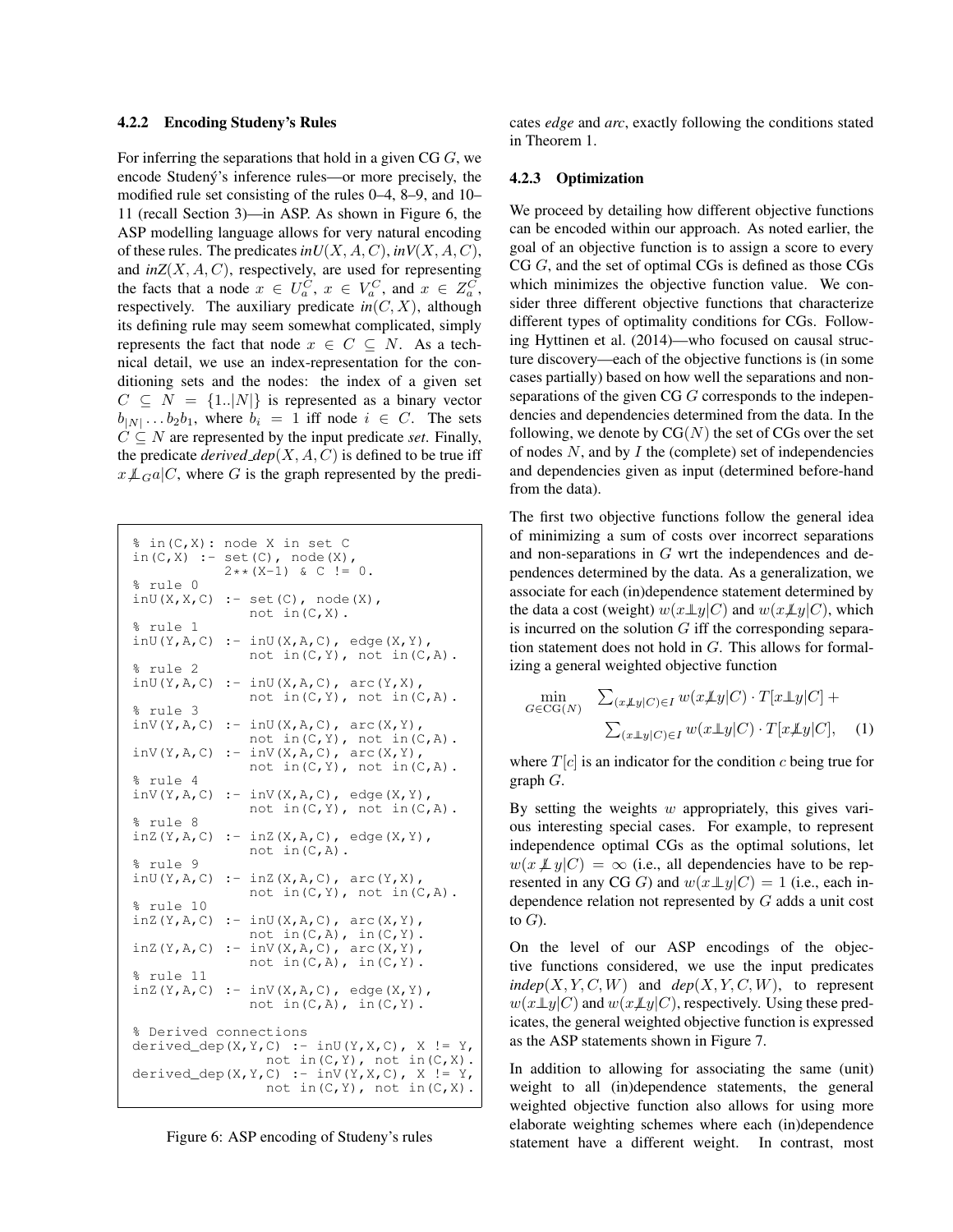```
% Minimize the sum of the weights of
% unsatisfied (in)dependence constraints
:\tilde{r}indep(X,Y,C,W), derived_dep(X,Y,C).
                                   [W, X, Y, C]: "dep(X, Y, C, W), not derived_dep(X, Y, C).
                                   [W, X, Y, C]
```
Figure 7: Encoding the general weighted objective

constraint-based structure learning methods only allow for binary information about an independence statement, which means that possible additional information about the independence statements, such as the level of confidence in them, is lost. In fact, as suggested by Hyttinen et al. (2014), by developing weighting schemes, one can bring the constraint-based approaches closer to scorebased methods which have traditionally used local scores as weights within the implemented objective functions. For example, a weighting scheme that was proposed and shown to produce good solutions by Hyttinen et al. (2014) uses the log of the Bayesian probability of (in)dependence statements (Margaritis and Bromberg, 2009) as weights.

As an alternative to expressing optimality in terms of weighting incorrectly represented (in)dependencies, we also consider a novel objective function that aims at minimizing the number of edges in the CG while at the same time representing all conditional dependencies in the data. The underlying idea of the objective function is to minimize the model complexity and although independence optimal solutions can no longer be guaranteed wrt the independence model of the data, any solution will still be inclusion optimal. Formally, this gives the alternative objective function

min  
\n
$$
G \in CG(N)
$$
 |{ $(x, y) : x < y, x - y \in G$ }| +  
\n|{ $(x, y) : x \to y \in G$ }| +  
\n
$$
\sum_{(x \neq y) \in G} w(x \neq y) C \cdot T[x \perp_G y] C], (2)
$$

where  $w(x \mathbb{L}y|C) = \infty$ . This objective function is encoded in ASP as shown in Figure 8, which in itself demonstrates the versatility of our declarative approach.

#### 4.3 Imposing Additional Constraints

One of the major strengths with our CG learning approach is the possibility to incorporate further constraints to guide the search for optimal solutions, in order to e.g. speed up the search for solutionor to focus the search on specific solutions of interest. In terms of domain knowledge, if we know that variable  $x$  is the direct cause of variable  $y$  in the system we are modelling, we can simply add the constraint  $arc(x, y)$  as input to the ASP solver. In terms of including redundant constraints for speeding up search, one can e.g. % satisfy all dependence constraints :-  $dep(X, Y, C, )$ , not derived\_dep(X,Y,C). % minimize undirected and directed edges :˜ edge(X,Y), X<Y. [1,X,Y]  $:$   $\overline{arc(X,Y)}$ . [1, X, Y]

Figure 8: Encoding the minimize-edges objective

encode the set of redundant rules for how the sets  $U_x^C$ ,  $V_x^C$ and  $Z_x^C$  can be computed as discussed in Section 3.2. An encoding of the rules are shown in Figure 9. In fact, we observed that the solver running times decreased by approximately 50% after adding these rules to the ASP encoding.

In terms of focusing search specific solutions of interest, we now describe an ASP encoding for restricting the search to only consider so-called *largest chain graphs* (Frydenberg, 1990; Volf and Studený, 1999). Largest CGs are representatives of Markov equivalence classes of CGs. Given a Markov equivalence class, the largest CG in the class is the CG which includes a maximal number of undirected edges. More formally, largest chain graphs are defined as follows.

A *complex* in a CG G is a path  $v_1, \ldots, v_k$  in G with  $k \geq 3$ , such that  $v_1 \rightarrow v_2$ ,  $v_i - v_{i+1}$  for  $i = 2, \ldots, k-2$ , and  $v_{k-1} \leftarrow v_k$ , and there are no other edges between the nodes  $v_1, \ldots, v_k$  in G. A *complex edge* is a directed edge that belongs to a complex. A directed edge  $u \rightarrow v$  *covers* a directed edge  $x \to y$  in a CG G u is an ancestor of x and y is an ancestor of v in G. A directed edge  $u \to v$  is *protected* in G if it covers a complex edge. Note that every complex edge is protected. Now, a CG  $G$  is the largest CG in a Markov equivalence class iff every directed edge of G is protected.

An ASP encoding of the largest CG constraint is presented in Figure 10. Here, the predicate  $complex(X, Y)$  indicates that  $x \rightarrow y$  is a complex edge. The auxiliary predicate *almost\_undirected\_path* $(X, Y, Z)$  indicates the existence of a path  $x \rightarrow y - \cdots - z$  such that there are no other edges between the nodes in the path. This predicate

```
inv(Z, Y, C) :- inv(Z, X, C), arc(X, Y),
   not in(C,X), not in(C,Y), not in(C,Z).
inv(Z,Y,C) :- inv(Z,X,C) , arc(X,Y) ,
   not in(C,X), not in(C,Y), not in(C,Z).
inz(Z,Y,C) := inZ(Z,X,C), arc(X,Y),not in(C, X), not in(C, Y).
inv(Y, A, C) :- inv(X, A, C), inv(Y, X, C).
inv(Y, A, C) :- inU(X,A,C), inV(Y,X,C).
inz(Y, A, C) :- inv(X, A, C), inz(Y, X, C).
```
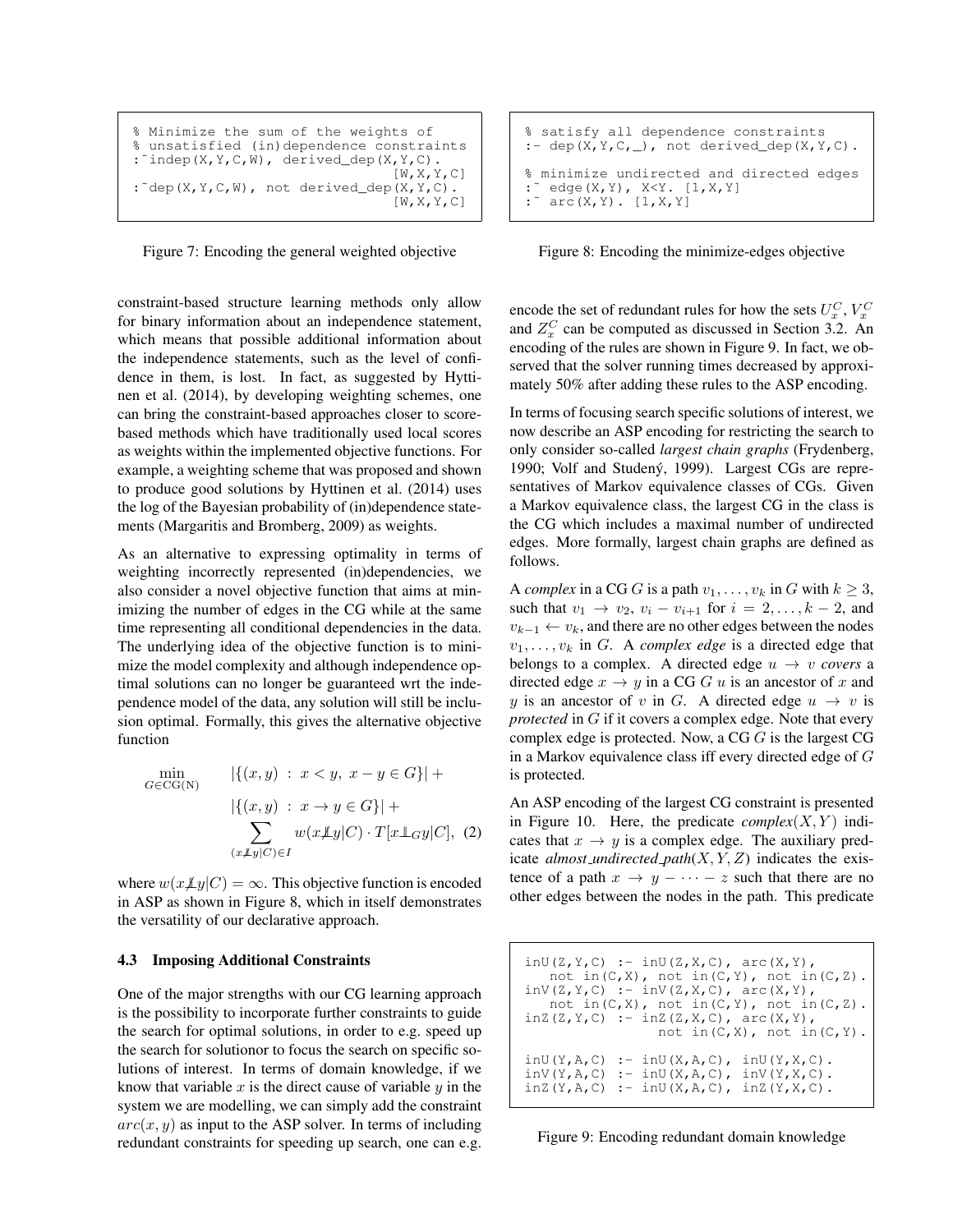```
derive complex arcs X->Y - ... <- Z
complex(X, Y) :- arc(X, Y), arc(Z, Y), X!=Z,
                 not edge(X,Z),
                 not arc(X, Z), not arc(Z, X).
complex(X,Y) :- almost_undirected_path(X,Y,V),
                 almost_undirected_path(Z,V,Y),
                 X!=Z, not edge(X, \overline{Z}),
                 not \text{arc}(X, Z), not \text{arc}(Z, X).
almost_undirected_path(X, Y, Z) :- arc(X, Y),
                 edge(Y,Z), not arc(X,Z).
almost_undirected_path(X, Y, Z) :
                 almost_undirected_path(X,Y,V),
                 edge(V,Z), not arc(X,Z).
% arc U->V covers arc X->Y
covers(U,V,X,Y) :- ancestor(U,X),
                    ancestor(Y,V),
                    arc(X,Y), arc(U,V).
% all arcs must be protected
1 {covers(U,V,X,Y) : complex(X,Y)} :-arc(U,V).
```
Figure 10: ASP encoding of the largest CG constraint

is used for deriving the predicate *complex*. The predicate *covers*(U, V, X, Y) encodes that  $u \rightarrow v$  covers the edge  $x \rightarrow y$ . The final cardinality constraint states that every directed edge  $u \rightarrow v$  must cover at least one complex edge  $x \rightarrow y$ , i.e.,  $u \rightarrow v$  has to be protected.

### 5 EMPIRICAL EVALUATION

We report here on an empirical evaluation comparing our declarative ASP-based approach with existing CG structure learning algorithms in terms of accuracy of the produced solutions. For solving the ASP encodings, we used the state-of-the-art ASP solver Clingo version 4.4.0. The CG learning algorithms we compare to are LCD (Ma et al., 2008) and CKES (Peña et al., 2014), for which we obtained implementations from the respective authors. We excluded the PC-like algorithm (Studený, 1997) from the comparison since Ma et al. (2008) have shown that it is outperformed by LCD.

For the ASP approach, we illustrate its diversibility by applying three different objective functions.

- (i) ASP-Indep, which implements the general weighted optimization function with  $w(x \mathcal{L}y|C) = \infty$  and  $w(x \perp y|C) = 1$  (cf. Section 4.2.3, Equation 1);
- (ii) ASP-Weight, which implements the general weighted optimization function using a probability-based weighting scheme from (Hyttinen et al., 2014, Section 4.3), following a Bayesian paradigm to assign probabilities to (in)dependence statements, using code from the authors;
- (iii) ASP-Edge, which implements the minimize edges optimization function, (cf. Section 4.2.3, Equation 2).

Since the LCD algorithm assumes faithfulness, to some CG, from the probability distribution it is trying to learn, and does not work properly otherwise, we enforced this assumption for the experiments. However, we want to emphasize that our approach works also without such assumptions. Hence, due to this strong fairness towards LCD and CKES, the empirical results may to some extent present overly positive results for LCD and CKES.

Assuming a faithful underlying probability distribution, we applied the following process. First, a set of CGs G were generated with corresponding probability distributions. These probability distributions were then sampled into datasets, each determining a set of independence and dependence statements, forming the inputs to the different algorithms. We then evaluated the learning results, i.e., the CGs output as solutions by the algorithms, by comparing them to the original CG  $G$ .

For the experiments, we generated 100 "original" CGs over  $N = 7$  nodes, with an average node-degree of 2, as well as corresponding Gaussian probability distributions. For each distribution, we obtained 500 samples. We used the simplified Wilks independence test (Wilks, 1938) for LCD, CKES, ASP-Indep and ASP-Edge. For the ASP-Weight variant, we used the more advanced, non-binary independence test following (Hyttinen et al., 2014). Taking into account that CKES typically ends up in different local optima (Peña et al., 2014), we ran the CKES algorithm three times on each input, and report the best found solution wrt independence optimality to the independence model determined by the data—as the final solution produced by CKES.

To evaluate the accuracy of the learnt CGs we compared their represented independence model with the independence model of the original CG G by calculating the true positive rate (TPR) and false positive rate (FPR) of learnt dependencies. A higher TPR means that more dependencies are correctly identified by the algorithm, while a lower FPR means that more independencies are correctly identified.

The accuracy of the results is plotted in the ROC space in Figure  $11<sup>1</sup>$  We observe that LCD does not achieve as high TPR as the other algorithms, but does obtain relatively low FPR. This is in line with earlier results (Ma et al., 2008; Peña et al., 2014) that show that LCD includes edges relatively cautiously. CKES, in turn, achieves relatively high TPR, but with higher FPR, which is in line with previous evidence suggesting that CKES can have problems identifying the correct independencies in a probabil-

<sup>&</sup>lt;sup>1</sup>Note that the points are not statistical test results obtained independently of each other. Rather, they are learning results of algorithms for which the dependencies and independencies logically constrain each other. As a result, some of the algorithms are not able to produce results with low FPRs at all, making the curves non-concave.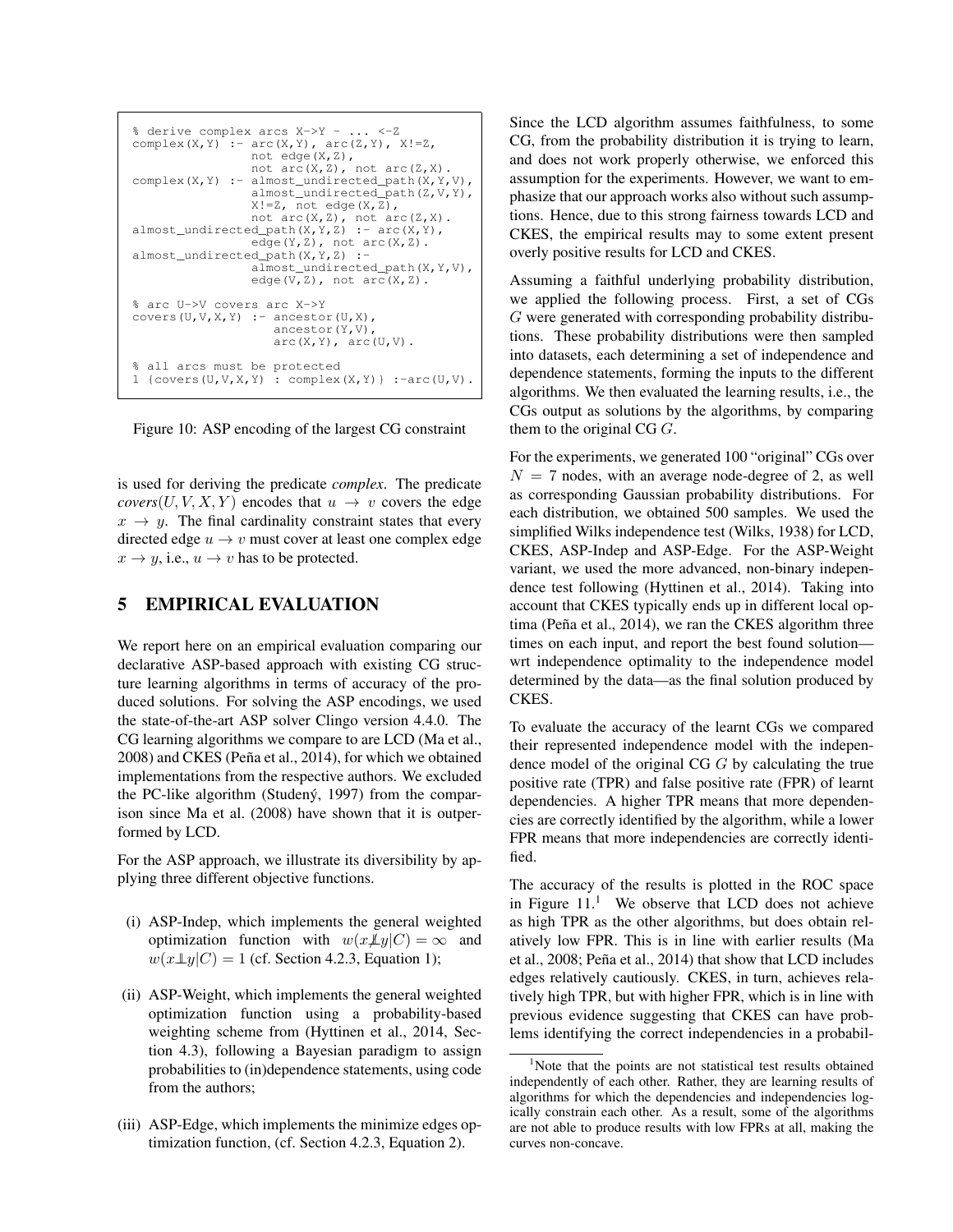

Figure 11: Comparison of solution accuracy

ity distribution and hence is relatively generous in including edges (Peña et al., 2014). In contrast, relative to LCD and CKES, we observe that the ASP-based approach under the different objective functions perform well both in the low FPR range (similarly or better than LCD which in turn dominates CKES in the range) and the higher FPR range (similarly or better than CKES which is in turn dominates LCD in the range). Thus the overall best-performing approaches are the ASP encoding variants. Among the ASP encoding variants, we observe that the ASP-Weight variant shows best performance in the low FPR range  $< 0.01$ . The variants ASP-Weight and ASP-Indep, using instantiations of the general weighted objective function, fare better than ASP-Edge that optimally minimizes the number of edges in the output CG.

As for scalability of our approach, the average and median running times over 100 inputs in terms of the number of variables are shown in Table 1, using a single core of an Intel i5 processor running at 3.4 GHz. For a fair comparison, we note that CKES and LCD do exhibit much faster running times, e.g., 1-10 seconds per run at  $N = 7$ . Note that the median ASP running times are much lower then the average running times. We observed that relatively scarce outliers have a big negative influence on the averages. The running times include both the time it takes to reach an optimal solution as well as the additional time it takes for the solver to *prove* that the found solution is optimal. In fact,

Table 1: ASP running times under different objectives

| N | Median / Average (sec) |                        |                   |
|---|------------------------|------------------------|-------------------|
|   | <b>ASP-Indep</b>       | <b>ASP-Edge</b>        | <b>ASP-Weight</b> |
| 3 | 0.02 / 0.02            | $\overline{0.02/0.02}$ | 0.02 / 0.02       |
|   | 0.03 / 0.03            | 0.04 / 0.04            | 0.03 / 0.03       |
| 5 | 0.11/0.15              | 0.33/0.35              | 0.24/0.46         |
| 6 | 0.93/2.06              | 7.84 / 10.10           | 5.00 / 270.35     |
|   | 21.35 / 243.10         | 366.86 / 489.71        | 60.70 / 2471.81   |

typically proving optimality consumes the majority of the running time of the solver. Moreover, during the search, the solver actually reports increasingly good solutions, constituting an anytime learning algorithm.

# 6 CONCLUSIONS

In this article we presented a first exact approach to chain graph structure learning. In the approach the computationally hard problem is cast as a constraint optimization problem using the declarative programming of answer set programming. In contrast to previously proposed CG learning algorithms, our approach enables finding provably optimal solutions to the learning problem without making assumptions on the data. It is at the same time more general since it enables the use of various types of objective functions for optimization and specifying domain knowledge in terms of hard constraints. Via an empirical evaluation we also showed that the approach exhibits better overall accuracy than any single previously proposed CG structure learning algorithm. A topic for further work is to study ways of scaling up the approach to higher numbers of variables while still maintaining optimality guarantees. It would also be interesting to extend the approach to accommodate the alternative multivariate regression (Cox and Wermuth, 1993, 1996) and Andersson-Madigan-Perlman (Andersson et al., 2001; Levitz et al., 2001) CG interpretations.

Acknowledgements This work was supported in part by the Swedish Research Council (2010-4808), Academy of Finland (grants 251170 COIN Centre of Excellence in Computational Inference Research, 276412, and 284591), and Research Funds of the University of Helsinki.